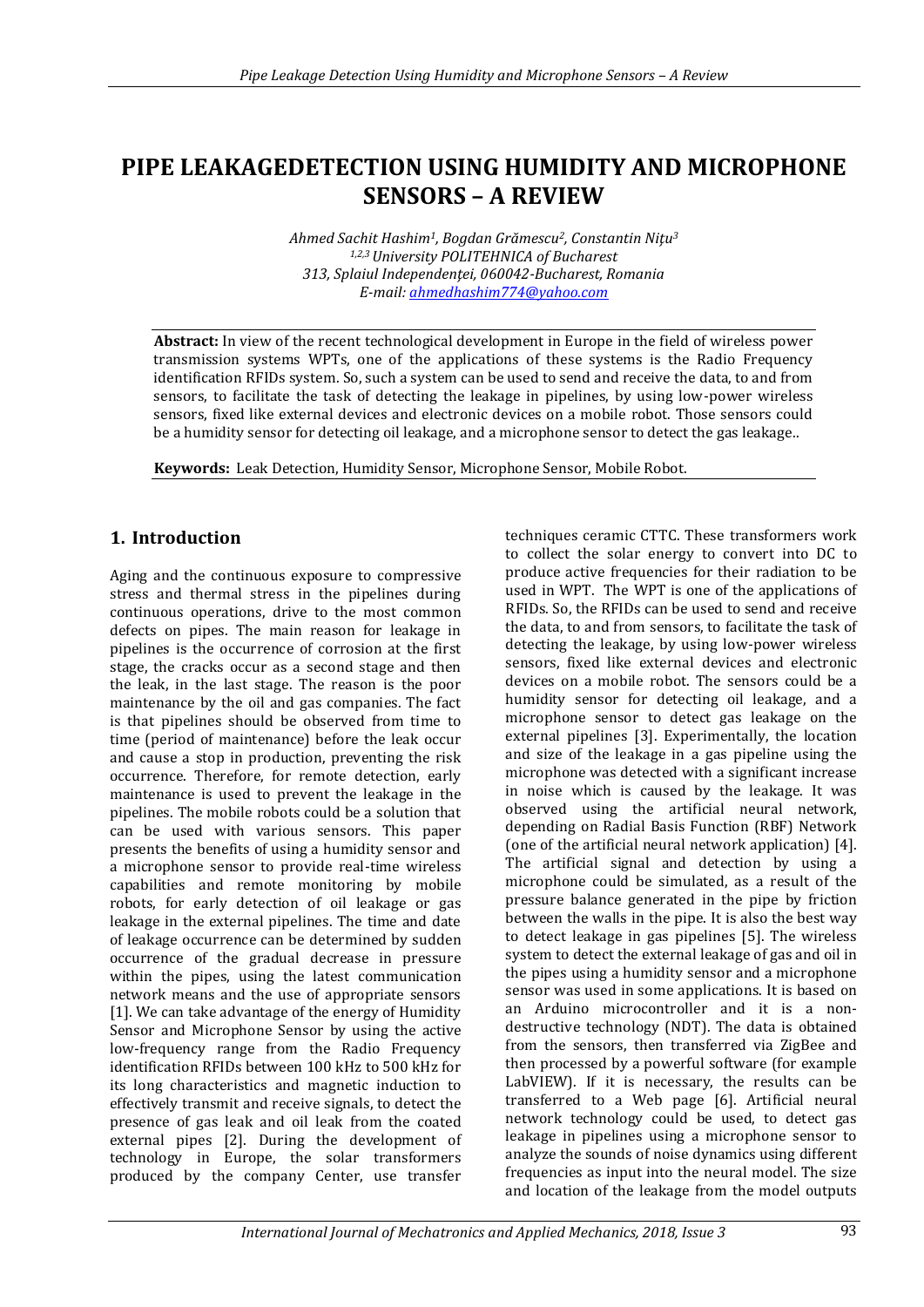were determined, and the results showed that method gives the detection accuracy 100% on the leakage [7]. Vibration waves that pass along the walls of pipes resulting from leaks was detected. After that, using FFT as a mathematical tool, it was calculated the dominant peak on the frequencies, where the frequencies range was about 20 - 200Hz [8]. A wireless sensor network system WSN has been used to detect gas. The effectiveness of this system, its accuracy and speed in response to gas leakage, and the monitoring and assistance of the Environmental Meteorological Service have been demonstrated to detect the risks of gas diffusion in the atmosphere as well [9].

# **2. Detect Leakage in Gas and Oil Pipelines**

Leakage is defined as a method of escape or the exit of the gas and the oil due to a-holes occurrence, due to exceeding the maximum permissible for overwork of pressure and temperature inside the pipelines. This type of behavior is undesirable, and it is a dangerous defect, causing significant losses in physical material (and economic losses). Leakage could also drive to enormous environmental disasters. Safe, continuous detection and adequate protection of pipes should be provided to prevent leakage to occur. Helped by the evolution of modern technology in the last two decades, the leakages in the pipes can be detected by using some remote sensors, to determine the location and size of the leakages. There are four important activities to reduce the occurrence of leakages in the gas and oil pipelines as follows: pressure management within the pipes; effective acceleration control; speed and

quality repairs in the production; maintenance, repair, and replacement of damaged pipelines with regular periodic times.

## **3. The Functional Description of Wireless Power Transmission Systems WPTs with Radio Frequency Identification System RFIDs**

Transmitter system is a device that generates a constant wave signal CW at 2.4 GHz, amplifies the RF signal, and then the amplified signal is emitted by an antenna.

Receiver system - the RF signal is received by an antenna, where the rectifier sys-tem converts the receiving signal 2.4 GHz to a DC voltage signal. Of course it is necessary to have a battery in order to power the circuit with suitable voltages to enable it to accomplish the task.

### **4. Benefits of Wireless Power Transmission Systems WPTs**

The advantages of wireless power transmission systems are based on the maximum RF efficiency to transmit, receive, amplify and convert DC signals as follows and as shown in figure.1.

• Increased energy transfer density.

• Generate and amplify the frequency signal and its radiation by an antenna.

• Generated and control the volume of energy required for the circuit.

- Reduce the range of harmonics.
- Specify the total size of antenna [10].



*Figure 1: The working WPTs with the RFIDs [10]*

### **5. Why the RFIDs System was Selected for Detection Purposes?**

RFIDs have been chosen because it has long characteristics and magnetic induction is good. The RF signal can be radiated effectively if the antenna dimensions are similar to the operating frequency wavelength. Where the frequencies are very low between 100 kHz to 500 kHz, and because the wavelength of the operating frequency is in kilometers, therefore, the antenna must be well designed and installed with pre-calculated distances on the pipes insulators.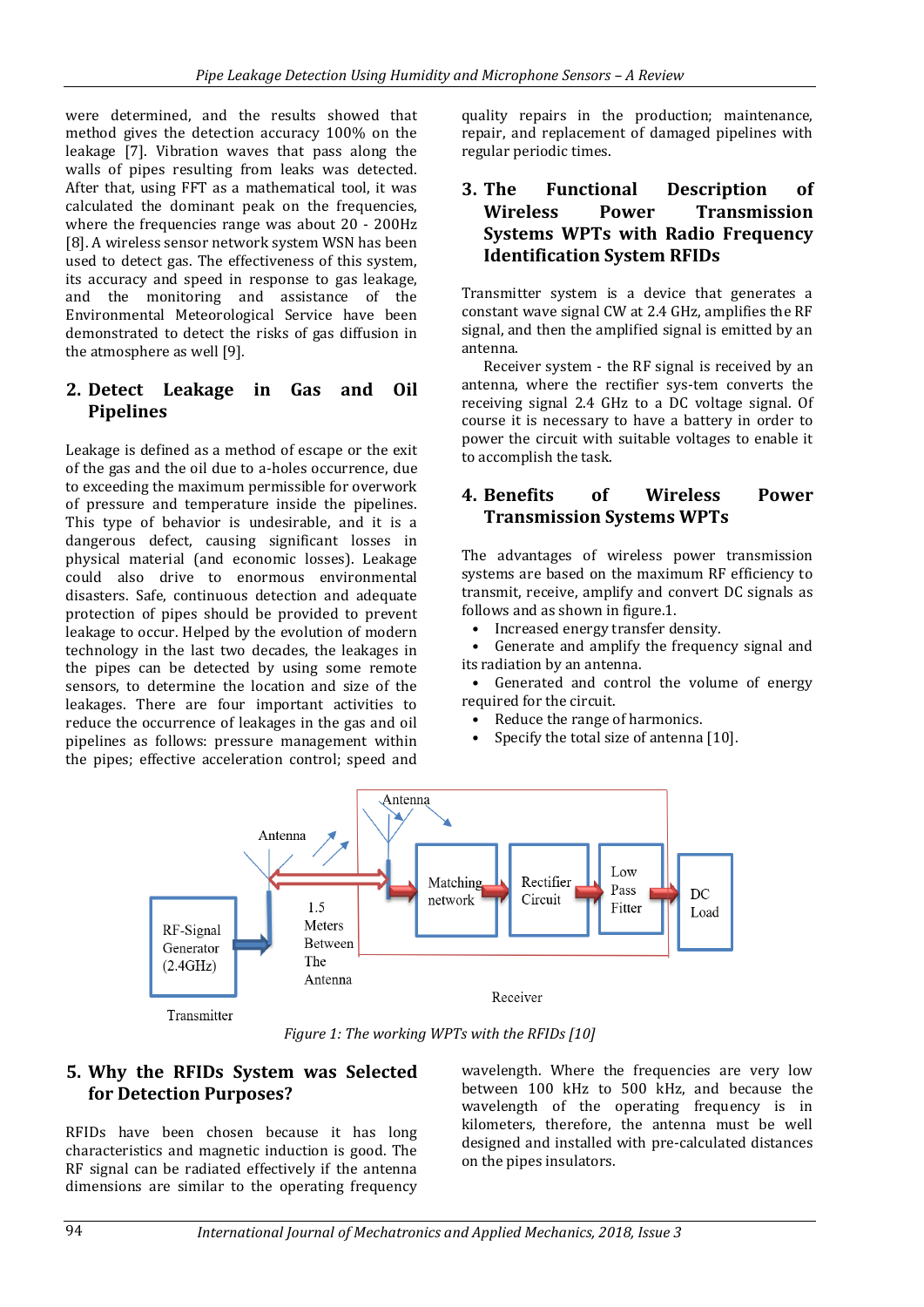For example, in North America, antenna transmission capacity was 36dBm, where most RFID tags require microchips of 10dBm or better for the purpose of obtaining good and accurate signal response. So, the low frequency system RFID could operate with a humidity sensor and microphone sensor, and it must match the high-precision ideal resistance between the RFID chip and tag used in the humidity sensor, for example. The signal from the RFID system is proportional to the relative humidity resulting from detecting on crude oil leakage on the external pipes.

## **6. DHT22 Humidity Sensor**

Moisture is an unwanted contaminant and is capable of penetrating virtually any surface, including metals such as copper, aluminum, bronze, and carbon steel.

Therefore, it is important first to accurately measure moisture content, to control or remove unwanted moisture. By understanding the time and how to measure and manage humidity, we are able to improve product quality, reduce equipment damage, save energy, reduce costs, and meet the obligations to provide protection for pipes in particular. The negative side of moisture includes condensation, corrosion, cracking, leakage, pollution and many hazards. Obviously, moisture has the potential to cause expensive problems.



*Figure 2: DHT22 Humidity Sensor [6].*

Description of the DHT22 moisture sensor digital signal with calibration output. It uses an exclusive technology for digital signal collection and moisture sensor technology, ensuring its reliability and stability. Its sensor elements are connected to an 8-bit mono chip; they are installed on a computer or on mobile robots. Small size, low power consumption and long-distance transmission (20 m) made DHT22 suitable and easy to use.

DHT22 Moisture Sensor Operation Specifications: • Energy processed

The voltage must be 3.3-6V DC. When power is supplied to the sensor, do not send any instructions to the sensor within one second to pass the unstable situation. One 100nF capacitor can be added between VDD and GND to filter the waves, as shown below in the table.1.

| Power supply              | 3.3-6V DC                                                           |
|---------------------------|---------------------------------------------------------------------|
| Output signal             | digital signal via single-bus                                       |
| Sensing element           | Polymer capacitor                                                   |
| Operating range           | humidity 0-100%RH; temperature -40~80°C                             |
| Accuracy                  | humidity +-2%RH(Max +-5%RH); temperature <+-0.5 $^{\circ}$ C        |
| Resolution or sensitivity | humidity $0.1\%$ RH; temperature $0.1\,^{\circ}$ C                  |
| Repeatability             | humidity +-1%RH; temperature +-0.2 $^{\circ}$ C                     |
| Humidity hysteresis       | $+0.3\%RH$                                                          |
| Long-term Stability       | $+0.5\%RH/year$                                                     |
| Sensing period            | Average: 2s                                                         |
| Dimensions                | small $14$ mm x $18$ mm x $5.5$ mm; big $22$ mm x $28$ mm x $5$ mm; |

*Table 1. The technical specification for the DHT22 moisture sensor [6].*

#### The system of Communications

Data is used to communicate between MCU and DHT22, costing 5mS for one-time communication. The data consists of the integral and decimal part. That is, the DHT22 sensor sends the data slightly higher or lower, that is, DATA = Integrated RH data 8 bits + 8 Decimal RH data + 8 bits Integrated T data + 8 bits T + 8 bits Optional value If data transfer is appropriate, the total checksum is the last 8 bits of 8

data integrated RH + 8 bits decimal data decimal RH + 8 bits integrated T data + 8 decimal bits. When the MCU sends the start signal, the DHT22 sensor changes from the low power consumption mode to the power-on mode. When the MCU finishes sending the start signal, the DHT22 sensor sends a response signal from 40-bit data that reflects the occurrence of relative humidity, as shown below in the table.2.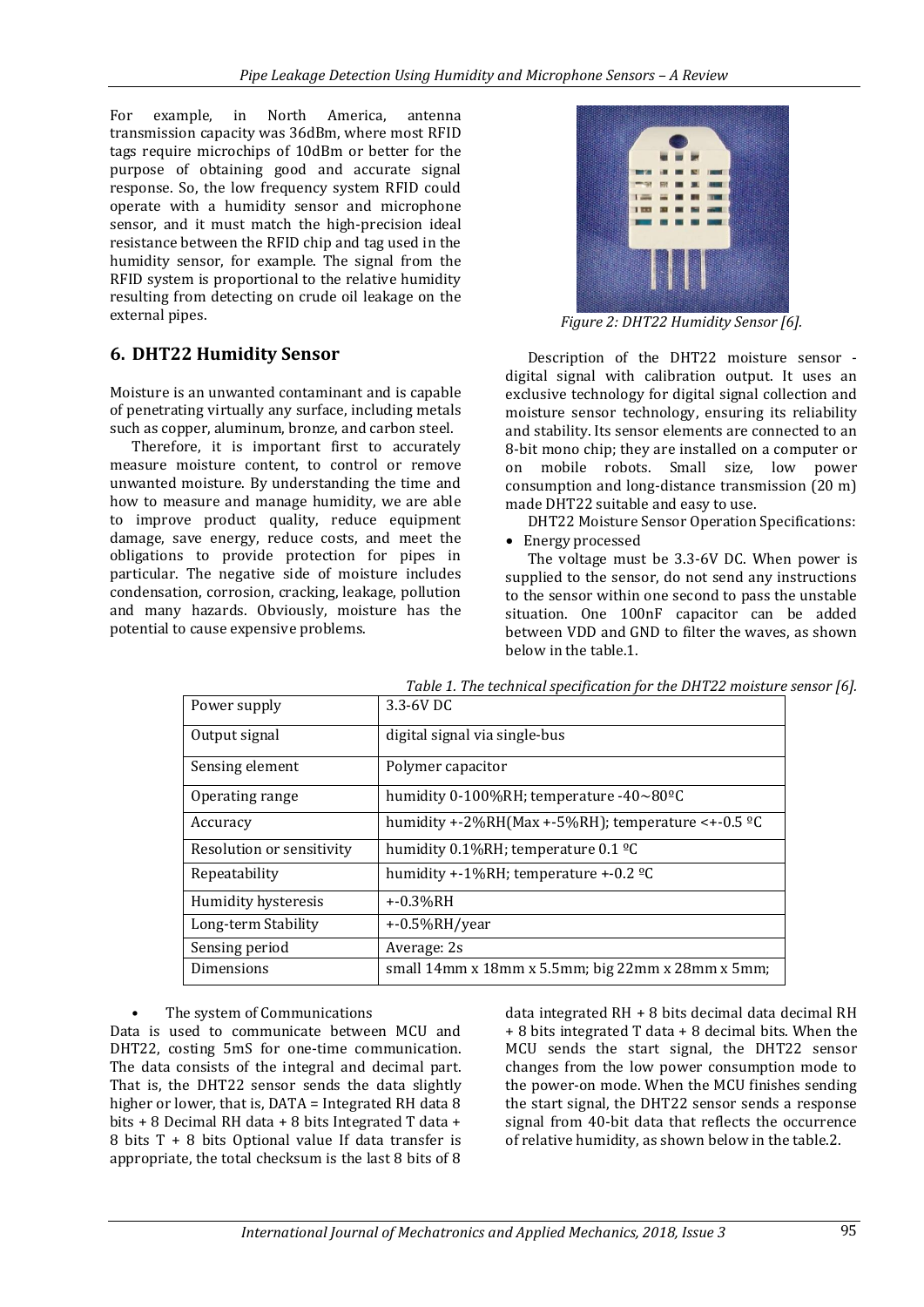| Item         | Condition | Min. | Typical | Max. | Unit  |
|--------------|-----------|------|---------|------|-------|
| Power supply | DC        | 3.3  |         |      |       |
| Current      | Measuring |      |         | 1.5  | mA    |
| supply       | Stand-by  | 40   | Null    | 50   | uA    |
| Collecting   | Second    |      |         |      | Secon |
| period       |           |      |         |      |       |

*Table 2.The Electrical Characteristics of the DHT22 moisture sensor [6].*

#### Working conditions

The DHT22 sensor works in a good and stable condition when the temperature is between 50 °C and 60 °C, humidity <10% RH for two hours. The DHT22 sensor works in a good and stable condition when the temperature is between 20 and 30 °C, humidity> 70% RH for 5 hours. Relative humidity is strongly dependent on temperature, which is why we use temperature compensation technology to ensure RH measurement accuracy.

Therefore, we should focus on the work of the sensor DHT22 humidity with the recommended temperature and humidity as above, as shown below in figure.3.



*Figure 3: The reading of moisture and temperature*

The following graph of the DHT22 Humidity Sensor reads the relative humidity and the temperature  $(°C)$ , as can be observed in Figure.4,a,and Figure.4,b, respectively.



*Figure 4: DHT22 Humidity Sensor reads the humidity (left); b. the temperature (right)*

## **7. MQ-6 Gas Microphone Sensor**

The microphone sensor detects and monitors the leakage resulting from gas mass flow at high speed and high pressure, because of the high sound and pipe vibration occurrence due to the leakage. Pipeline leakage, lead to a reduction the pressure inside the pipes, loss, and degradation of products, environmental pollution, and many risks.

The technical data for MQ-6 gas microphone Sensor is as follows:

• the features

It has high sensitivity to LPG, ISO, butane, and propane. Small sensitivity to alcohol and smoke. Fast response. A stable and long life; Circuit design in a good mode with a simple Specifications.

• operation and control detection sensitivity with the MQ-6 gas microphone sensor

The value of MQ-6 resistance is affected by different types of gases and their different concentrations.

Therefore, when using this device, the sensitivity must be adjusted and calibrated when it detects 1000 ppm of the LPG concentration in its environment. The load resistance value (RL) used is about 20K (10K to 47K). When measuring accurately, the appropriate warning point for the gas detector should be determined by considering the effect of temperature and humidity as shown below in the figure.5.



*Figure 5: MQ-6 microphone sensor for gas.*